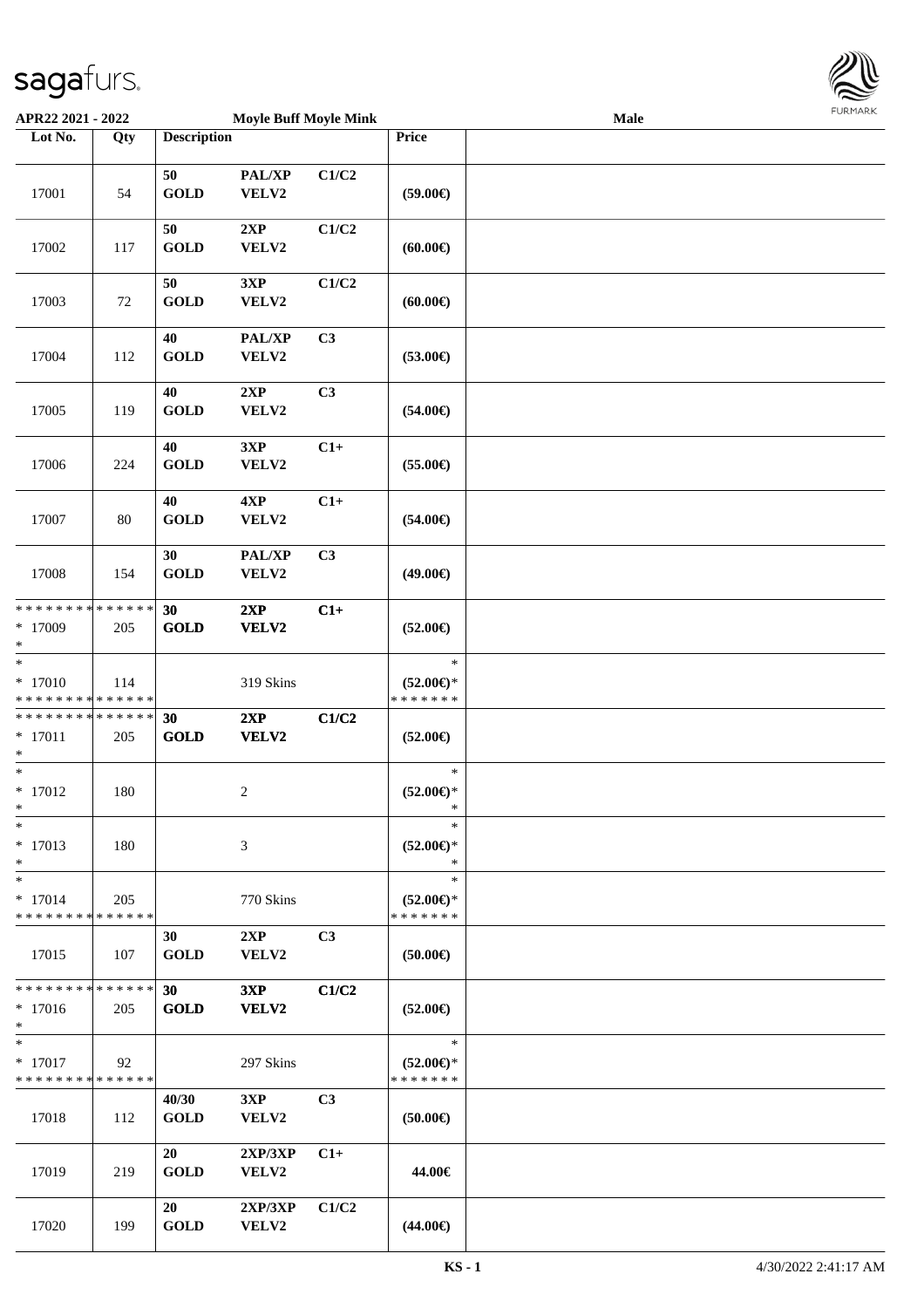

| APR22 2021 - 2022 |     |                    | <b>Moyle Buff Moyle Mink</b> |       | Male              |  |  |  |
|-------------------|-----|--------------------|------------------------------|-------|-------------------|--|--|--|
| Lot No.           | Qty | <b>Description</b> |                              |       | Price             |  |  |  |
| 17021             | 192 | 40<br><b>GOLD</b>  | 2XP<br><b>VELV3</b>          | $C1+$ | $(54.00\epsilon)$ |  |  |  |
| 17022             | 59  | 20<br><b>GOLD</b>  | 2XP/3XP<br><b>VELV3</b>      | $C1+$ | $(41.00\epsilon)$ |  |  |  |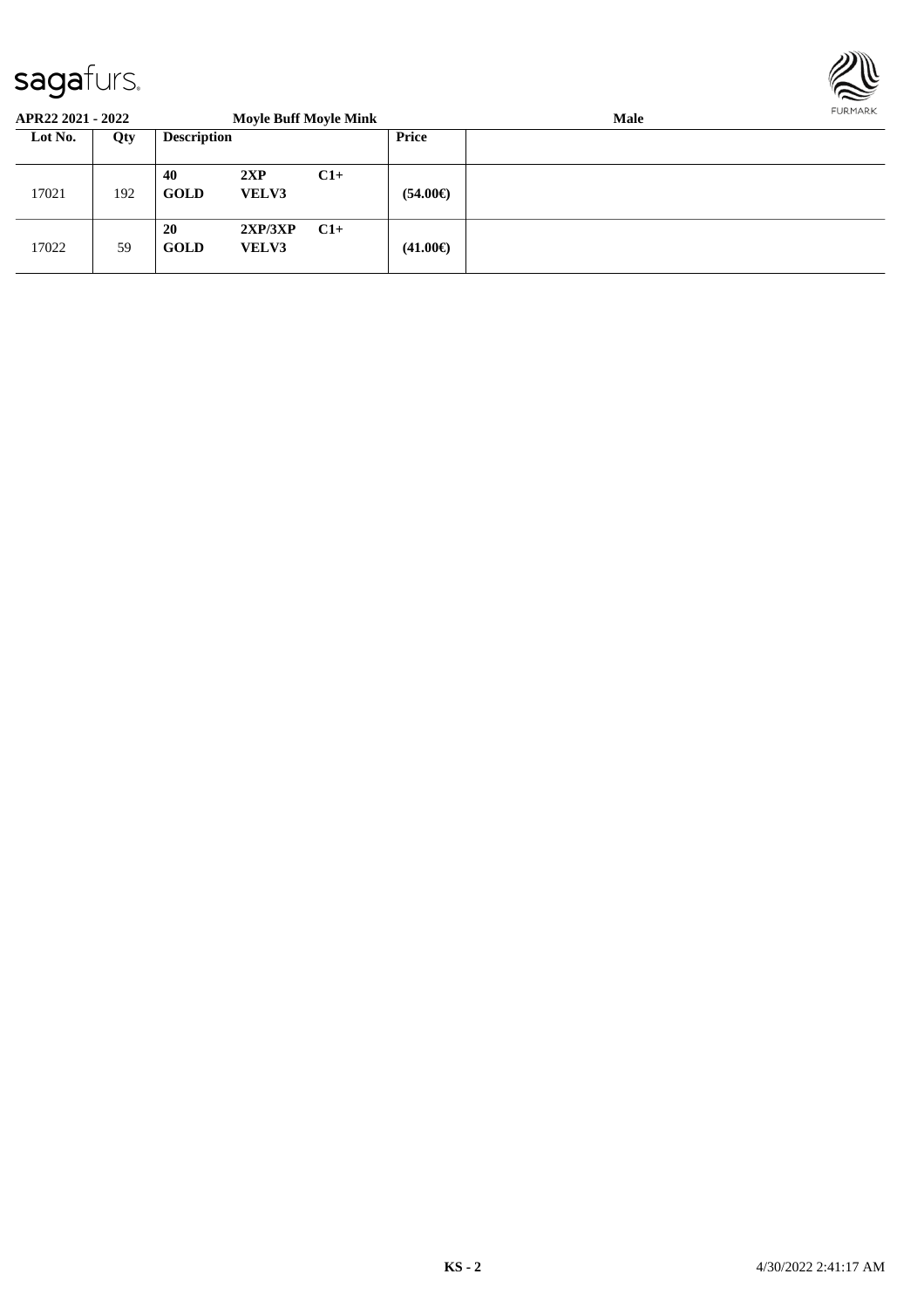

| APR22 2021 - 2022                                  |     |                      | <b>Moyle Buff Moyle Mink</b> |       |                                                | <b>Male</b> | <b>FURMARK</b> |
|----------------------------------------------------|-----|----------------------|------------------------------|-------|------------------------------------------------|-------------|----------------|
| Lot No.                                            | Qty | <b>Description</b>   |                              |       | Price                                          |             |                |
| 17041                                              | 98  | 40<br><b>SLVR</b>    | <b>PAL/XP</b><br>VELV2       | C1/C2 | $(52.00\epsilon)$                              |             |                |
| **************<br>$*17042$<br>$\ast$               | 205 | 40<br><b>SLVR</b>    | 2XP<br>VELV2                 | C1/C2 | $(53.00\epsilon)$                              |             |                |
| $\ast$<br>$* 17043$<br>* * * * * * * * * * * * * * | 75  |                      | 280 Skins                    |       | $\ast$<br>$(53.00\epsilon)$ *<br>* * * * * * * |             |                |
| 17044                                              | 153 | 30<br><b>SLVR</b>    | <b>PAL/XP</b><br>VELV2       | C1/C2 | $(48.00\epsilon)$                              |             |                |
| 17045                                              | 245 | 30<br><b>SLVR</b>    | 2XP<br><b>VELV2</b>          | C1/C2 | $(49.00\epsilon)$                              |             |                |
| 17046                                              | 162 | 40/30<br><b>SLVR</b> | 3XP<br><b>VELV2</b>          | C1/C2 | $(50.00\epsilon)$                              |             |                |
| 17047                                              | 92  | 20<br><b>SLVR</b>    | XP/2XP<br>VELV2              | C1/C2 | 42.00€                                         |             |                |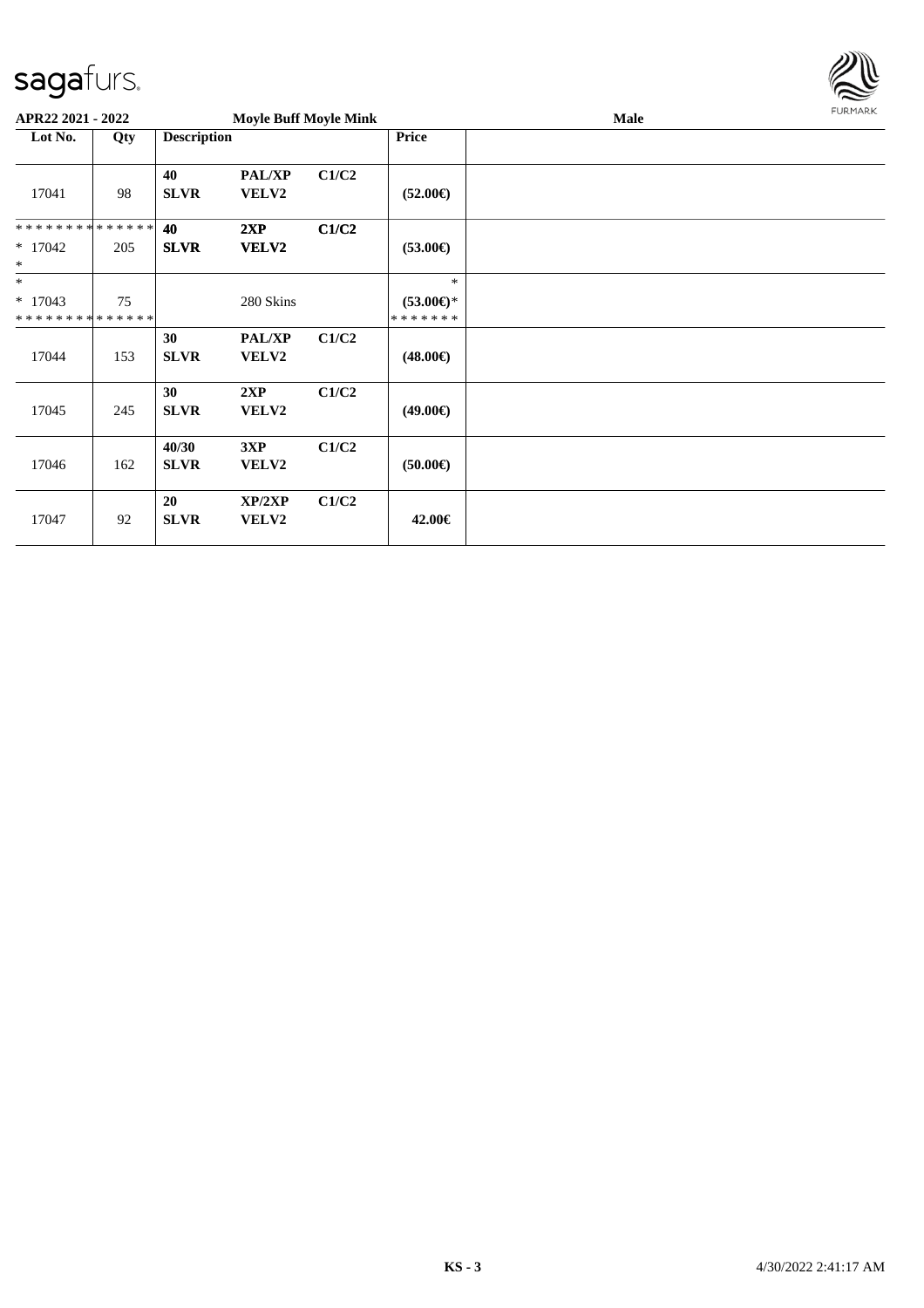

| APR22 2021 - 2022                                                |     | <b>Moyle Buff Moyle Mink</b> |                        |                      | Male                                        |  |  |  |
|------------------------------------------------------------------|-----|------------------------------|------------------------|----------------------|---------------------------------------------|--|--|--|
| Lot No.                                                          | Qty | <b>Description</b>           |                        |                      | Price                                       |  |  |  |
| 17061                                                            | 215 | $40\,$<br><b>VSLA</b>        | XP/2XP<br><b>VELV1</b> | C1/C2                | $(46.00\epsilon)$                           |  |  |  |
| 17062                                                            | 216 | 30<br><b>VSLA</b>            | XP/2XP<br><b>VELV1</b> | C1/C2                | $(42.00\epsilon)$                           |  |  |  |
| 17063                                                            | 181 | 40<br><b>VSLA</b>            | PAL/XP<br>VELV2        | C1/C2                | $(49.00\epsilon)$                           |  |  |  |
| * * * * * * * * <mark>* * * * * *</mark><br>$* 17064$<br>$\ast$  | 205 | 40<br><b>VSLA</b>            | 2XP<br>VELV2           | C1/C2                | (50.00)                                     |  |  |  |
| $\ast$<br>$*17065$<br>* * * * * * * * <mark>* * * * * * *</mark> | 73  |                              | 278 Skins              |                      | $\ast$<br>$(50.00 \in )^*$<br>* * * * * * * |  |  |  |
| 17066                                                            | 66  | 40/30<br><b>VSLA</b>         | PAL/XP<br>VELV2        | $C1+$                | $(48.00\epsilon)$                           |  |  |  |
| 17067                                                            | 160 | 30<br><b>VSLA</b>            | PAL/XP<br>VELV2        | C1/C2                | $(46.00\epsilon)$                           |  |  |  |
| 17068                                                            | 70  | 40/30<br><b>VSLA</b>         | PAL/XP<br>VELV2        | C3                   | $(47.00\epsilon)$                           |  |  |  |
| 17069                                                            | 205 | 30<br><b>VSLA</b>            | 2XP<br>VELV2           | C1/C2                | $(47.00\epsilon)$                           |  |  |  |
| 17070                                                            | 175 | 40/30<br><b>VSLA</b>         | 2XP/3XP<br>VELV2       | $C1+$                | $(49.00\epsilon)$                           |  |  |  |
| 17071                                                            | 191 | 40/30<br><b>VSLA</b>         | 2XP/3XP<br>VELV2       | C3                   | $(48.00\epsilon)$                           |  |  |  |
| 17072                                                            | 154 | 40/30<br><b>VSLA</b>         | 3XP<br>VELV2           | C1/C2                | $(49.00\epsilon)$                           |  |  |  |
| 17073                                                            | 115 | 40/30<br><b>VSLA</b>         | XP/2XP<br>VELV2        | C1/C2<br><b>OPEN</b> | $(44.00\epsilon)$                           |  |  |  |
| 17074                                                            | 72  | 40/30<br><b>VSLA</b>         | 3XP<br>VELV2           | C1/C2<br><b>OPEN</b> | $(46.00\epsilon)$                           |  |  |  |
| 17075                                                            | 87  | 20<br><b>VSLA</b>            | XP/2XP<br>VELV2        | $C1+$                | 38.00€                                      |  |  |  |
| 17076                                                            | 125 | 20<br>${\bf VSLA}$           | XP/2XP<br>VELV2        | C1/C2                | 38.00€                                      |  |  |  |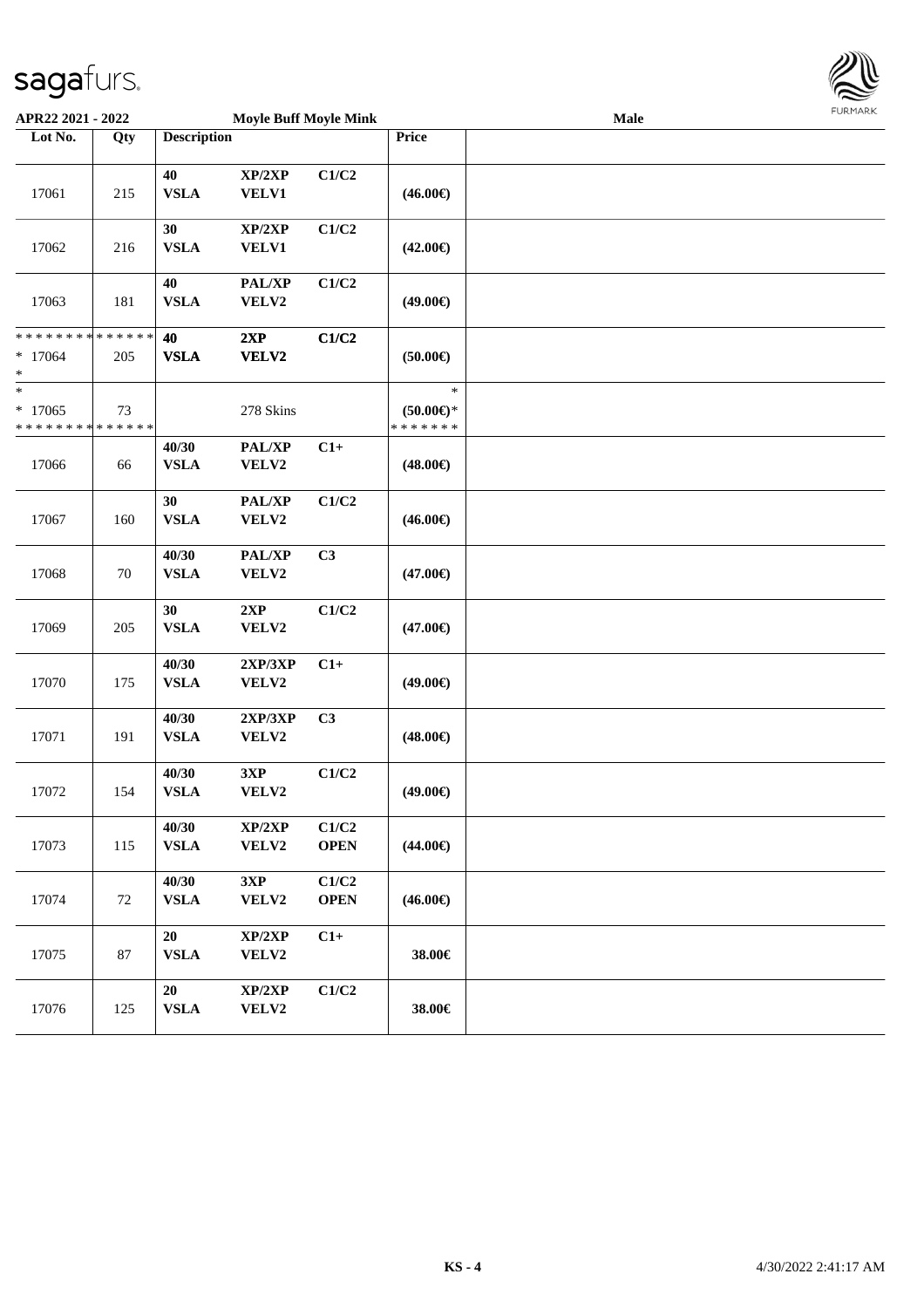

| APR22 2021 - 2022                                  |     |                                       | <b>Moyle Buff Moyle Mink</b> |                |                                                | Female |  |
|----------------------------------------------------|-----|---------------------------------------|------------------------------|----------------|------------------------------------------------|--------|--|
| Lot No.                                            | Qty | <b>Description</b>                    |                              |                | Price                                          |        |  |
| 27001                                              | 85  | $\bf{0}$<br><b>GOLD</b>               | XP/2XP<br>VELV1              | C1/C2          | $(34.00\epsilon)$                              |        |  |
| 27002                                              | 144 | $\mathbf{1}$<br><b>GOLD</b>           | 2XP/3XP<br><b>VELV1</b>      | C1/C2          | $(29.00\epsilon)$                              |        |  |
| 27003                                              | 95  | $\boldsymbol{2}$<br><b>GOLD</b>       | XP/2XP<br><b>VELV1</b>       | C1/C2          | $(22.00\epsilon)$                              |        |  |
| 27004                                              | 84  | $\bf{0}$<br><b>GOLD</b>               | PAL/XP<br>VELV2              | $C1+$          | $(36.00\epsilon)$                              |        |  |
| 27005                                              | 179 | $\bf{0}$<br><b>GOLD</b>               | PAL/XP<br>VELV2              | C1/C2          | $(36.00\epsilon)$                              |        |  |
| 27006                                              | 151 | $\bf{0}$<br><b>GOLD</b>               | PAL/XP<br>VELV2              | C3             | $(35.00\epsilon)$                              |        |  |
| 27007                                              | 130 | $\bf{0}$<br><b>GOLD</b>               | 2XP<br>VELV2                 | $C1+$          | $(37.00\epsilon)$                              |        |  |
| * * * * * * * * * * * * * * *<br>* 27008<br>$\ast$ | 425 | $\mathbf{0}$<br>GOLD                  | 2XP<br>VELV2                 | C1/C2          | $(37.00\epsilon)$                              |        |  |
| $\ast$<br>* 27009<br>* * * * * * * * * * * * * *   | 103 |                                       | 528 Skins                    |                | $\ast$<br>$(37.00\epsilon)$ *<br>* * * * * * * |        |  |
| 27010                                              | 77  | $\bf{0}$<br>GOLD                      | 3XP<br>VELV2                 | $C1+$          | $(37.00\epsilon)$                              |        |  |
| 27011                                              | 162 | $\mathbf{0}$<br>$\operatorname{GOLD}$ | 2XP/3XP<br>VELV2             | C3             | $(36.00\epsilon)$                              |        |  |
| 27012                                              | 327 | $\mathbf{1}$<br><b>GOLD</b>           | PAL/XP<br>VELV2              | $C1+$          | $(31.00\epsilon)$                              |        |  |
| 27013                                              | 485 | $\mathbf{1}$<br><b>GOLD</b>           | PAL/XP<br><b>VELV2</b>       | C1/C2          | $(30.00\epsilon)$                              |        |  |
| 27014                                              | 368 | $\mathbf{1}$<br><b>GOLD</b>           | PAL/XP<br><b>VELV2</b>       | C3             | $(29.00\epsilon)$                              |        |  |
| 27015                                              | 193 | $\mathbf{1}$<br><b>GOLD</b>           | 3XP<br>VELV2                 | $C1+$          | $(32.00\epsilon)$                              |        |  |
| * * * * * * * * * * * * * * *<br>$* 27016$<br>$*$  | 465 | $\mathbf{1}$<br><b>GOLD</b>           | 3XP<br>VELV2                 | C1/C2          | 31.00€                                         |        |  |
| $*$<br>$* 27017$<br>* * * * * * * * * * * * * *    | 120 |                                       | 585 Skins                    |                | $\ast$<br>31.00€*<br>* * * * * * *             |        |  |
| 27018                                              | 282 | $\mathbf{1}$<br><b>GOLD</b>           | 2XP/3XP<br><b>VELV2</b>      | C <sub>3</sub> | $(30.00\epsilon)$                              |        |  |
| 27019                                              | 123 | 0/1<br><b>GOLD</b>                    | 4XP<br>VELV2                 | C1/C2          | $(34.00\epsilon)$                              |        |  |
| 27020                                              | 123 | $\mathbf{2}$<br><b>GOLD</b>           | PAL/XP<br>VELV2              | $C1+$          | $(24.50\epsilon)$                              |        |  |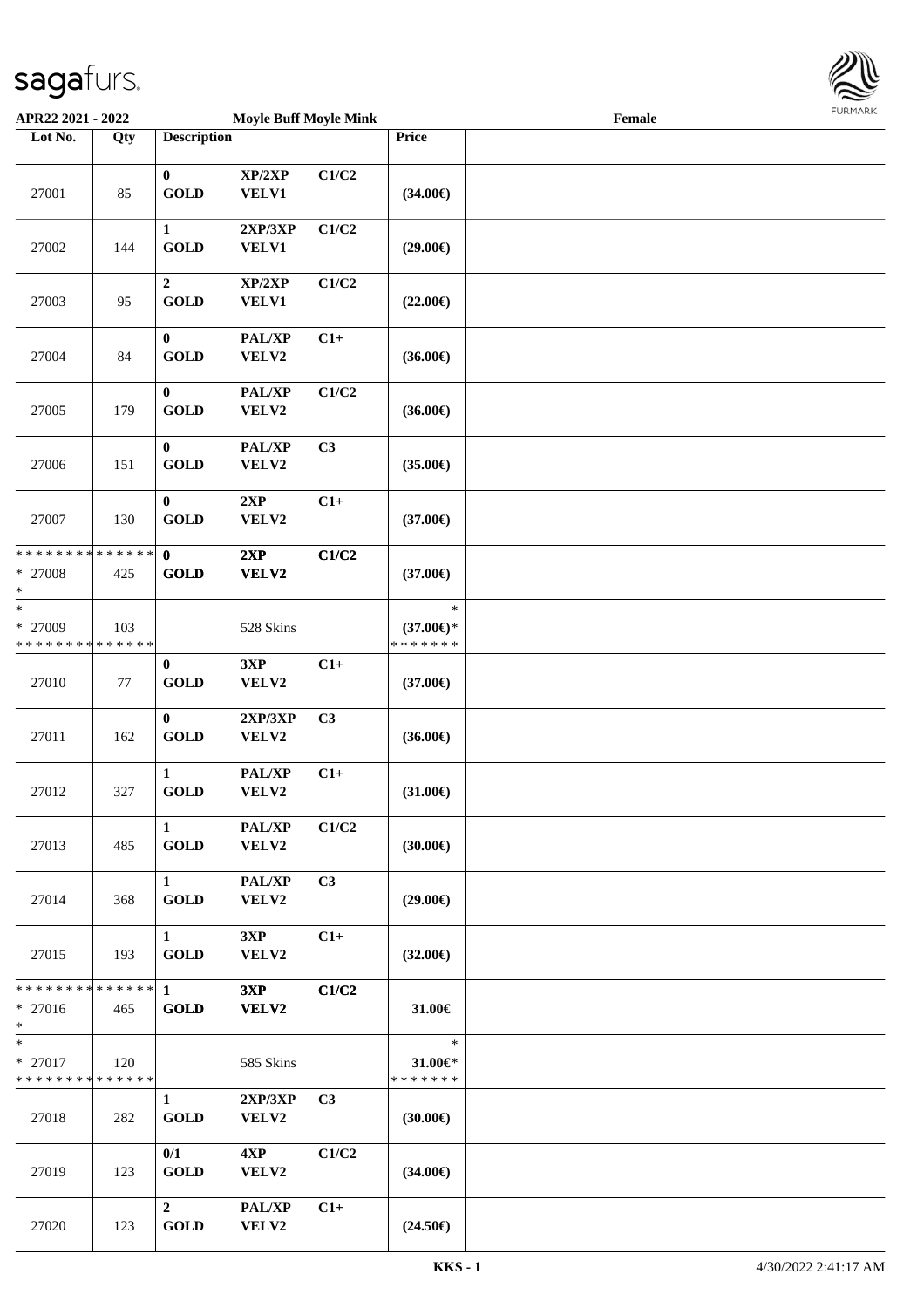

| APR22 2021 - 2022 |     |                                           | <b>Moyle Buff Moyle Mink</b> |                           |                   | Female | <b>FURMARK</b> |
|-------------------|-----|-------------------------------------------|------------------------------|---------------------------|-------------------|--------|----------------|
| Lot No.           | Qty | <b>Description</b>                        |                              |                           | Price             |        |                |
| 27021             | 199 | $\boldsymbol{2}$<br><b>GOLD</b>           | PAL/XP<br>VELV2              | C1/C2                     | $(24.00\epsilon)$ |        |                |
| 27022             | 372 | $\overline{2}$<br><b>GOLD</b>             | $2{\bf XP}$<br>VELV2         | $\mathbf{C1}/\mathbf{C2}$ | $(25.00\epsilon)$ |        |                |
| 27023             | 104 | $\overline{2}$<br><b>GOLD</b>             | XP/2XP<br>VELV2              | C3                        | $(24.00\epsilon)$ |        |                |
| 27024             | 241 | $\boldsymbol{2}$<br>$\operatorname{GOLD}$ | 2XP/3XP<br>VELV2             | $C1+$                     | $26.00 \in$       |        |                |
| 27025             | 158 | $\overline{2}$<br><b>GOLD</b>             | 3XP<br>VELV2                 | $\mathbf{C1}/\mathbf{C2}$ | 25.00€            |        |                |
| 27026             | 114 | $\bf{0}$<br><b>GOLD</b>                   | 2XP/3XP<br>VELV3             | C1/C2                     | $(35.00\epsilon)$ |        |                |
| 27027             | 113 | 0/1<br><b>GOLD</b>                        | PAL/XP<br>VELV3              | C1/C2                     | $(31.00\epsilon)$ |        |                |
| 27028             | 143 | $\mathbf{1}$<br><b>GOLD</b>               | 2XP<br>VELV3                 | C1/C2                     | $(29.00\epsilon)$ |        |                |
| 27029             | 112 | $\mathbf{1}$<br><b>GOLD</b>               | 3XP<br>VELV3                 | C1/C2                     | $(29.00\epsilon)$ |        |                |
| 27030             | 56  | $\overline{2}$<br><b>GOLD</b>             | XP/2XP<br>VELV3              | C1/C2                     | $(22.00\epsilon)$ |        |                |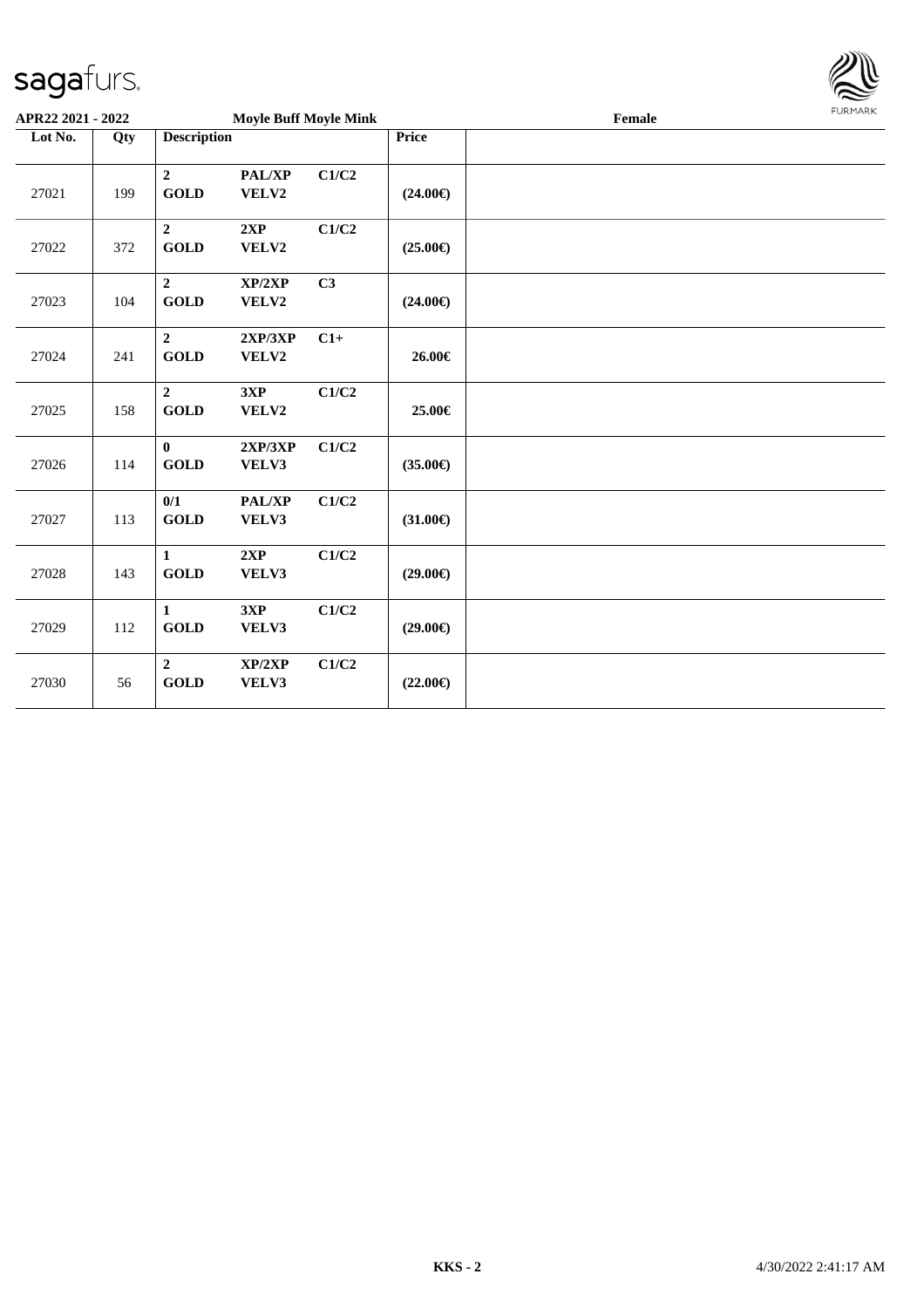

| APR22 2021 - 2022 |        |                             | <b>Moyle Buff Moyle Mink</b> |       |                   | <b>FURMARK</b><br>Female |  |  |
|-------------------|--------|-----------------------------|------------------------------|-------|-------------------|--------------------------|--|--|
| Lot No.           | Qty    | <b>Description</b>          |                              |       | Price             |                          |  |  |
| 27041             | 128    | $\bf{0}$<br><b>SLVR</b>     | <b>PAL/XP</b><br>VELV2       | C1/C2 | $(35.00\epsilon)$ |                          |  |  |
| 27042             | 190    | $\bf{0}$<br>SLVR            | 2XP<br>VELV2                 | C1/C2 | $(36.00\epsilon)$ |                          |  |  |
| 27043             | 91     | $\mathbf{0}$<br><b>SLVR</b> | 2XP/3XP<br>VELV2             | $C1+$ | $(36.00\epsilon)$ |                          |  |  |
| 27044             | 59     | $\bf{0}$<br><b>SLVR</b>     | 3XP<br>VELV2                 | C1/C2 | $(36.00\epsilon)$ |                          |  |  |
| 27045             | $78\,$ | 0/1<br>SLVR                 | PAL/XP<br>VELV2              | $C1+$ | $(32.00\epsilon)$ |                          |  |  |
| 27046             | 165    | $\mathbf{1}$<br><b>SLVR</b> | PAL/XP<br>VELV2              | C1/C2 | $(29.00\epsilon)$ |                          |  |  |
| 27047             | 259    | $\mathbf{1}$<br><b>SLVR</b> | 2XP<br>VELV2                 | C1/C2 | $(30.00\epsilon)$ |                          |  |  |
| 27048             | 145    | $\mathbf{1}$<br><b>SLVR</b> | 2XP/3XP<br>VELV2             | $C1+$ | $(31.00\epsilon)$ |                          |  |  |
| 27049             | 113    | $\mathbf{1}$<br><b>SLVR</b> | 3XP<br>VELV2                 | C1/C2 | $(30.00\epsilon)$ |                          |  |  |